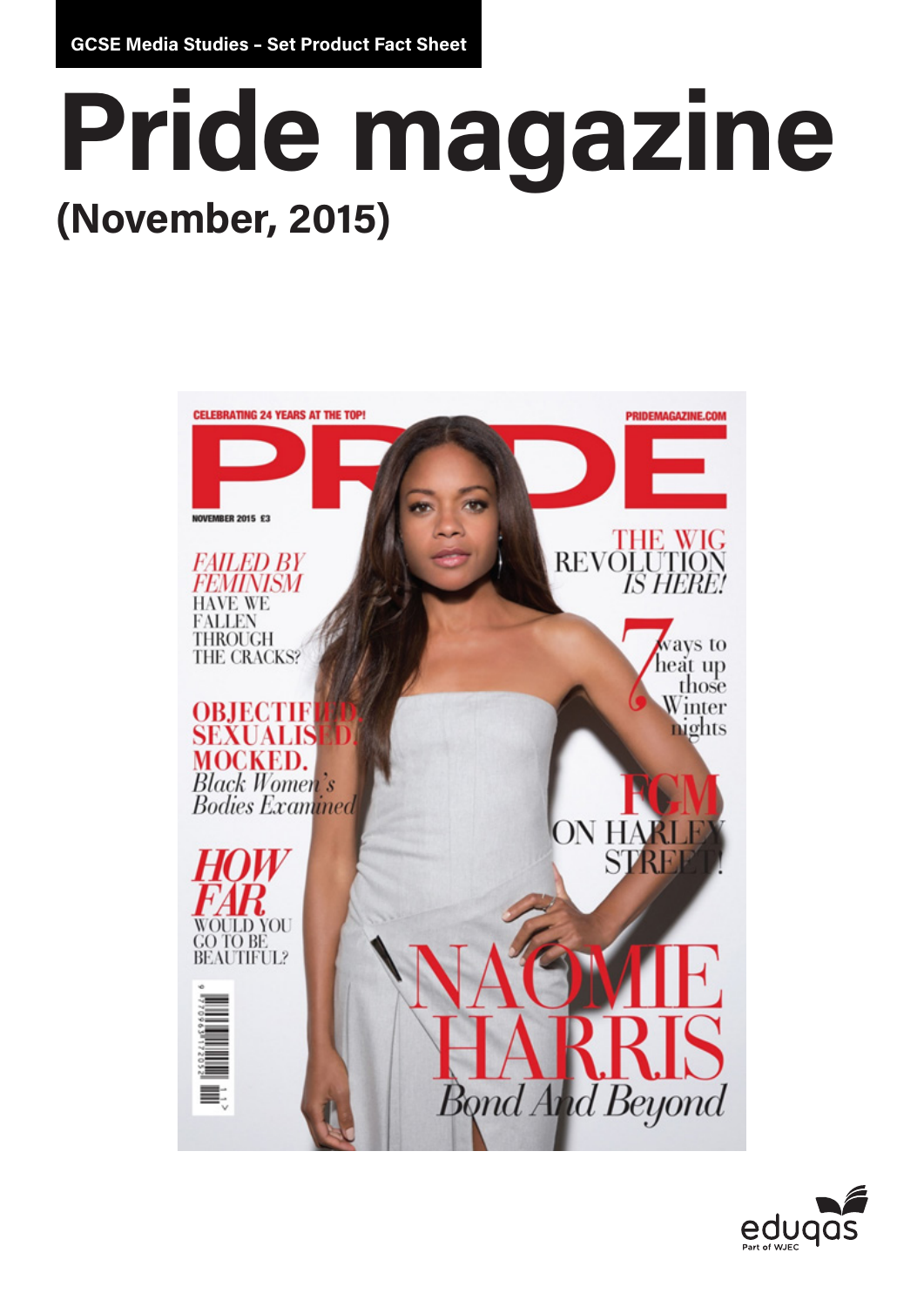# **Pride magazine (November, 2015)**

# **Component 1: Exploring the Media**

#### **Focus areas: Media language Representation Media contexts**

## **PRODUCT CONTEXT**

- *Pride* is a UK monthly women's lifestyle magazine that targets women of colour.
- It has been in publication since 1990 and has a circulation of over 30 000 copies per month and a readership of over 146 000.
- *Pride* is distributed in the UK by COMAG, part of Condé Nast.
- It's easy to see how people may mistake *Pride*  for a gay magazine, as this word has become synonymous with the gay community over recent decades. In fact, the modern gay movement has its roots in the black liberation movement of the 1960s with Gay Pride borrowing its name from Black Pride.

## **PART 1: STARTING POINTS – Media language**

#### **Social and cultural context**

In the 1950s and 60s, women's magazines moved away from articles on homemaking and moved towards articles on beauty. Fashion also moved up the agenda, with less about how to make it and more about how to wear it. So, with consumption at the top of the agenda, readers were being reminded that they should look and feel the best they could and the best way to achieve this was by purchasing the latest cosmetics and hair care advertised within the magazine's pages. This is still very much the case today and is evident in this magazine.

The 'Uses and Gratifications Model' suggests that audiences interact with texts for different reasons: information, personal identity, social interaction and entertainment. Although all of these reasons could be argued for why *Pride* has such high readership figures, arguably the personal identity aspect is

probably the main one. In fact, its unique selling point is that it is the only black media company that still remains in black British ownership.

#### **Consider how media language creates and communicates meaning:**

- **Title** of the magazine, *Pride*, has connotations of self-respect, self-esteem, dignity and strength. There is a subtext of resistance and an affirmation of cultural identity.
- Some of the **masthead** is lost behind the cover star's head, suggesting her dominance and showing how confident the magazine is that their readers will still recognise their brand, despite not being able to see all of the title.
- The **strapline** tells us that the magazine is "celebrating 24 years at the top!". At the top of what, we're not entirely sure, but the phrasing encourages the reader to feel a part of something great. The assumption is that they are reading one of the best magazines of its kind.
- The red and black **colour palette** used for the cover lines helps to support the idea of pride. Red is associated with pride and strength and the black is a strong, bold statement, perhaps representative of their target audience, women of colour.
- The **pose** used by the **cover star**, Harris, with her hand on her hip suggests confidence and sass. It's also a photographer's trick to lengthen the appearance of the torso, helping to make her look taller and slimmer, trying to add to her beauty and further improve her body shape making her figure aspirational to the target audience.
- Harris is **looking directly** at the audience, seemingly making eye contact. This is a common convention of magazines and helps to add to the more personal approach of this format.

#### **Consider how media language portrays aspects of reality, constructs points of view and conveys messages and values:**

• Many of the cover lines focus on **body image** reminding readers that they could and should look better, and also that they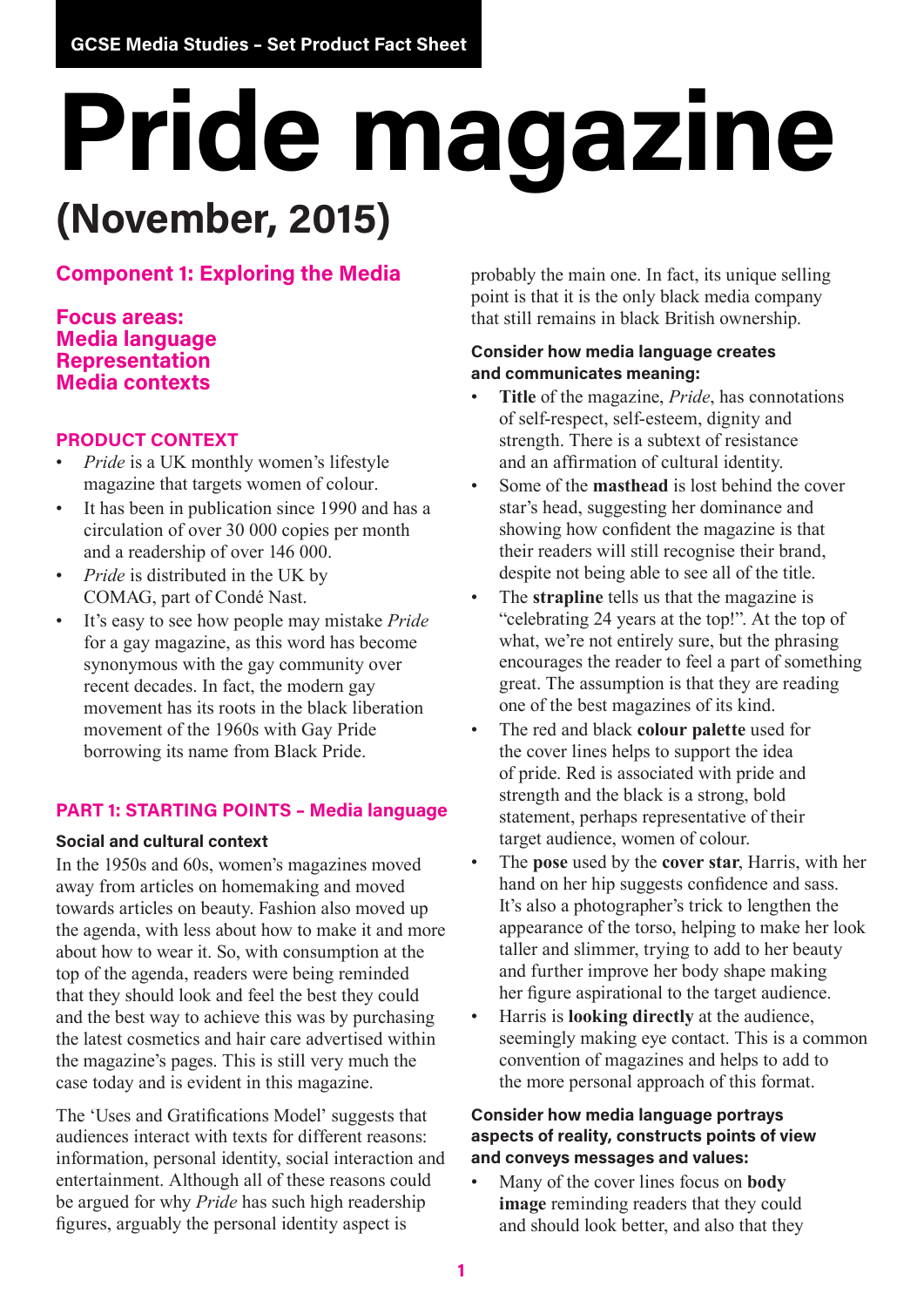will be judged on their appearance.

- One **cover line** references Female Genital Mutilation but uses only its acronym (FGM). There's an assumption then that the reader will understand this and so have a certain level of social and cultural understanding of the practice. It's a controversial topic, illustrating how the magazine is comfortable covering such serious topics through investigative journalism and sees their target audience as mature enough to handle the subject matter, and educated enough to engage with it.
- **Harris' cover line**, "Bond And Beyond", suggests that her role as Eve Moneypenny in the Bond film was a defining role for her, and her career has continued to improve ever since. However, it's argued that her defining role was in fact Tia Dalma in *Pirates of the Caribbean*. Perhaps though, this image of her as a voodoo witch doesn't fit with the mainstream ideals of feminine beauty. Whereas Bond females have certain attributes associated with them – those of beauty, femininity and overt sexuality.

#### **Possible areas for further investigation:**

- **Genre codes and conventions** of magazine covers: layout, use of cover star, house style, mastheads. Genre conventions of magazines, their ever-changing nature and **hybridity**. For example, lifestyle magazines could be specifically about cookery, fashion or health and fitness and still come under the umbrella term 'lifestyle'.
- **Narrative** cover lines on the front cover tease people to want to read certain stories within the magazine (could be linked to Roland Barthes – enigma codes).
- The **function** of magazines linked to media language and cultural context – "to provide readers with a sense of community, comfort, and pride in this mythic feminine identity" ('Media Semiotics', Bignell, 1997, p61). Magazines promote a "feminine culture" and therefore "define and shape the woman's world" ('Feminisim and Youth Culture', McRobbie, 2000, p69), so they become a familiar friend for the female filled with advice, entertainment and provide a form of escapism for the reader.

# **PART 2: STARTING POINTS – Representation**

## **Social and cultural context**

**Black Lives Matter (BLM)** is an international

activist movement which originated in the African American community. It campaigns against violence and systematic racism towards black people. The movement started in 2013, with the spread of the hashtag #blacklivesmatter after the controversial acquittal of George Zimmerman in the shooting of Trayvon Martin. It then became nationally recognized through social media and street demonstrations following two more black deaths in 2014. The dominance of this movement on social media may possibly have something to do with the huge number of twitter followers and Facebook likes *Pride* magazine now has. According to their website, they have 300% more followers and likes than any other title in the ethnic market – (http://pridemagazine.com/wp-content/ uploads/2015/05/Pride-MediaPack2015.pdf)

# **Historical and political context**

Around the time of The Civil Rights Movement of the 1960s, Black Pride was a response to dominant white cultures and ideologies that encouraged black people to celebrate black culture and embrace their African heritage. At this time, the Afro hairstyle, which was associated with everything natural, came to symbolise Black Pride and Power, in contrast with the artificial hairstyles of those wearing wigs or having relaxed hair, both of which were seen as pandering to European notions of beauty. Interestingly then, this text has a cover line which references "The wig revolution" and Harris herself has straight hair rather than her natural curls. Could this have something to do with the consumerist context of the magazine, a text most likely filled with adverts for hair care products such as relaxers, and featuring photographs of black women with long, flowing, straightened hair?

#### **Consider the representation of ethnicity and gender:**

• Using a successful, black, British **cover star** as their dominant image, *Pride* is presenting a **role model** for its readers but, importantly, someone from their community. Harris was raised in a single-parent household and came from a working class background. This very 'normal' upbringing makes it easier for the readers to aspire to be like her. The magazine declares itself to be "the face of this new young black Britain; outgoing, confident and ambitious, whilst still maintaining pride in their culture and origins" (http://pridemagazine.com/wpcontent/uploads/2015/05/Pride-MediaPack2015. pdf), so having Naomie Harris, who appears to epitomise all of this, works very well.